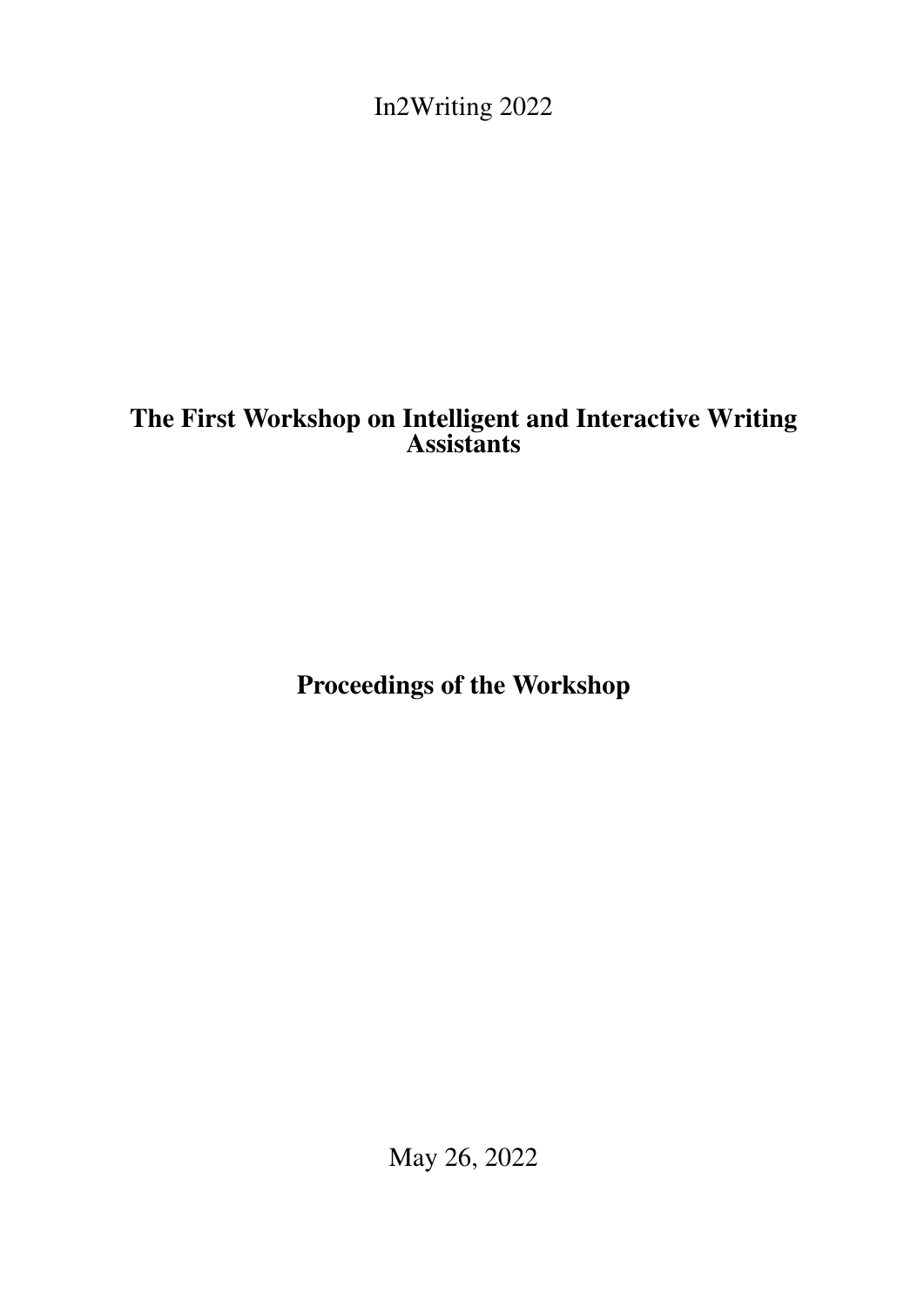The In2Writing organizers gratefully acknowledge the support from the following sponsors.



10<sup>j</sup> wordtune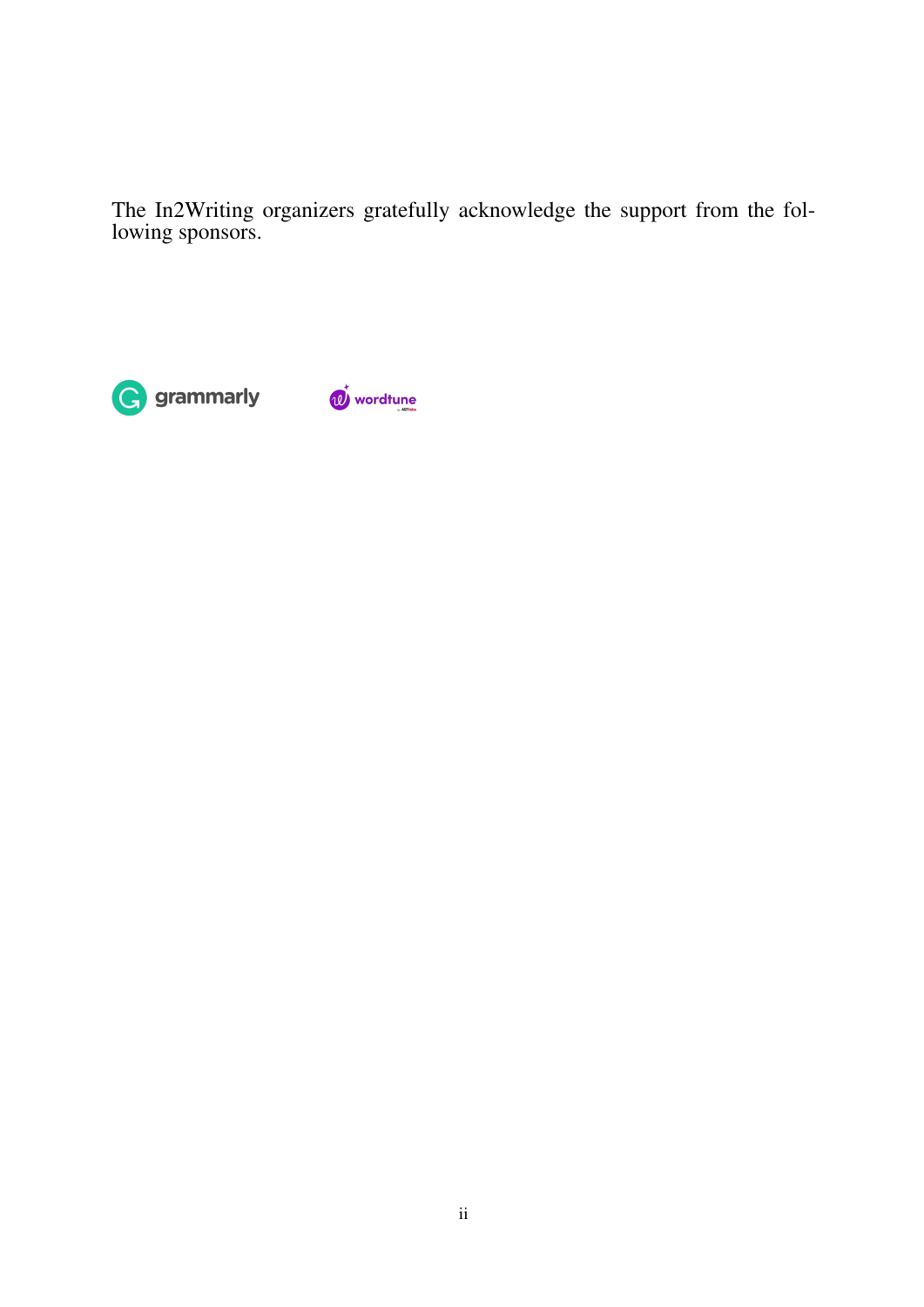©2022 Association for Computational Linguistics

Order copies of this and other ACL proceedings from:

Association for Computational Linguistics (ACL) 209 N. Eighth Street Stroudsburg, PA 18360 USA Tel: +1-570-476-8006 Fax: +1-570-476-0860 acl@aclweb.org

ISBN 978-1-955917-39-1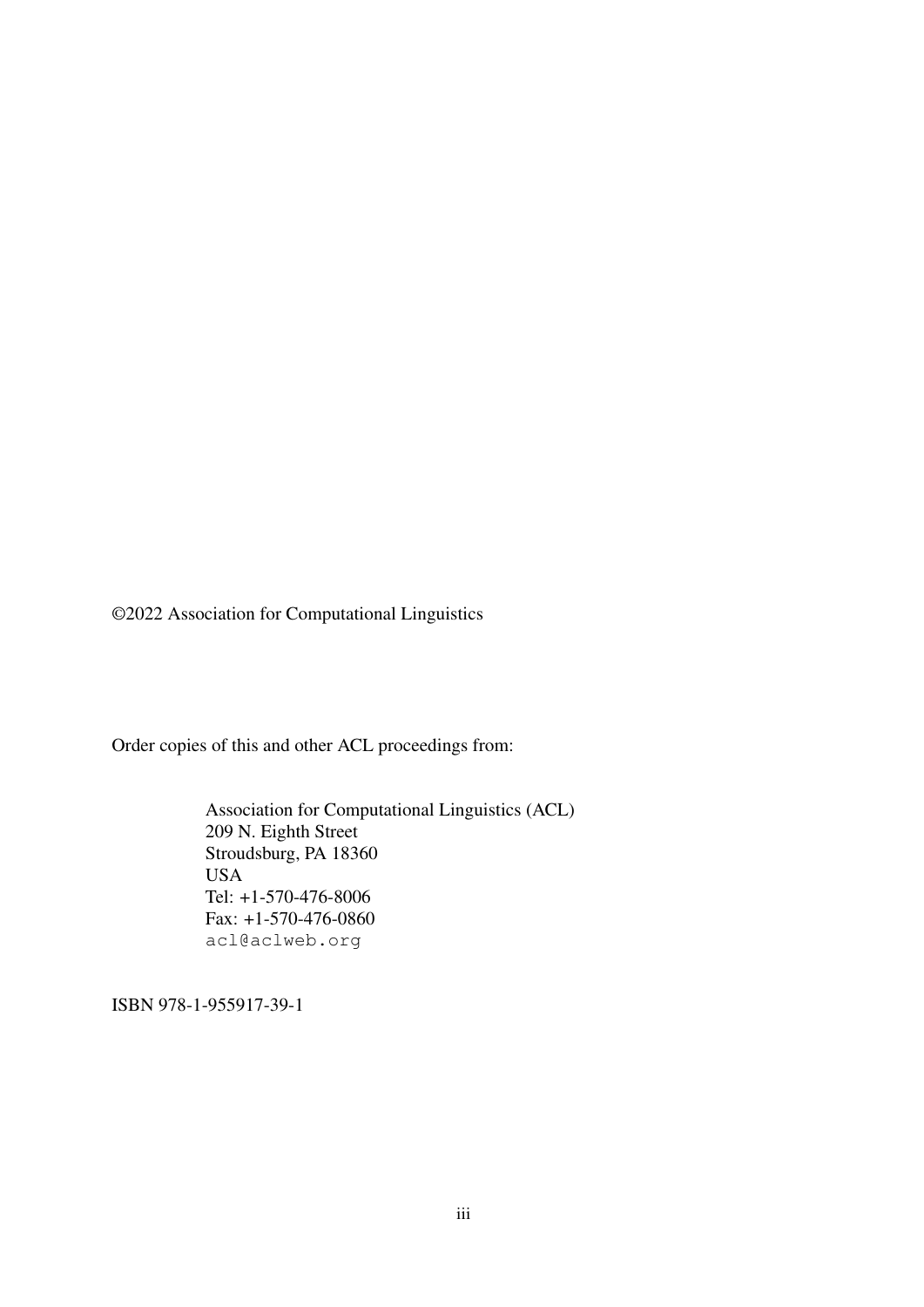## Introduction

We are excited to welcome you to the First Workshop on Intelligent and Interactive Writing Assistants (In2Writing 2022). The workshop is being held in a remote/in-person hybrid format, on May 26, 2022, in conjunction with ACL 2022, which will take place from May 22-27, 2022.

This interdisciplinary workshop aims to bring together researchers from the NLP and human-computer interaction (HCI) communities and industry practitioners and professional writers to discuss innovations in building, improving, and evaluating intelligent and interactive writing assistants. For the first edition of this workshop, the program includes 6 invited talks, 1 presentation session (best paper), 1 poster and demo session, and 2 panel discussions entitled "Understanding the impact of writing assistants on ownership, authenticity, originality, and confidence" and "Bridging NLP and HCI community to design and build writing assistants."

We received 19 submissions this year, which comprised 17 long papers and 2 short papers. Every submission received a meta-review and at least three reviews. When making our selections for the program, we carefully considered the reviews, meta-reviews, and fit for the theme of the workshop. The 20 members of the Program Committee did an excellent job reviewing the submitted papers. We sincerely thank them for their essential role in selecting the accepted papers and helping produce a high-quality program for the conference. Our goal was to create a balanced program that encompasses topics across NLP and HCI while accommodating as many favorably rated papers as possible. Among 19 submissions, we accepted 8 papers (leading to an overall acceptance rate of 42.11%) and conditionally accepted 6 papers. For conditionally accepted papers, authors were allowed to revise their submissions based on reviews, and the final acceptance was given after ACs reviewed the revised version. Among the accepted papers, 4 papers were cross-submissions, which were already presented in other venues, but went through the same review process as other submissions. They have been included in these proceedings as extended abstracts.

A conference of any scale requires advice, help, and enthusiastic participation of many parties, and we have a big 'thank you' to say to all of them. We thank our six invited speakers, Lillian-Yvonne Bertram (Northeastern University), Elizabeth Clark (Google NY), Claire L. Evans, Daniel Gissin (AI21 Labs), Timo Mertens (Grammarly), and Melissa Roemmele (RWS Group) for enriching the workshop with their talks. We would also like to thank all our invited panelists Jill Burstein (Duolingo), Courtney Napoles (Grammarly), Melissa Roemmele (RWS Group), Qian Yang (Cornell University), Simon Bouisson, Sherry Wu (University of Washington), and Ekaterina Kochmar (University of Bath) and making our workshop a vibrant and diverse place for stimulating discussions on a variety of relevant topics.

We would also like to gratefully acknowledge the support of our sponsors: Grammarly and AI21 Labs.

We thank our program committee members for committing their time to help us select an excellent technical program. We also thank all the authors who submitted to the workshop and all conference participants for making the first edition of In2Writing a success and for their contributions to growing the research areas of intelligent and interactive writing assistants with their fine work.

Finally, it is our great pleasure to welcome you in-person and virtually to the conference. We hope that you will have an enjoyable and productive time and leave with fond memories of In2Writing 2022!

John Joon Young Chung, Katy Ilonka Gero, Daniel Gissin, Ting-Hao 'Kenneth' Huang, Dongyeop Kang, Mina Lee, and Vipul Raheja

The In2Writing Workshop Organizing Committee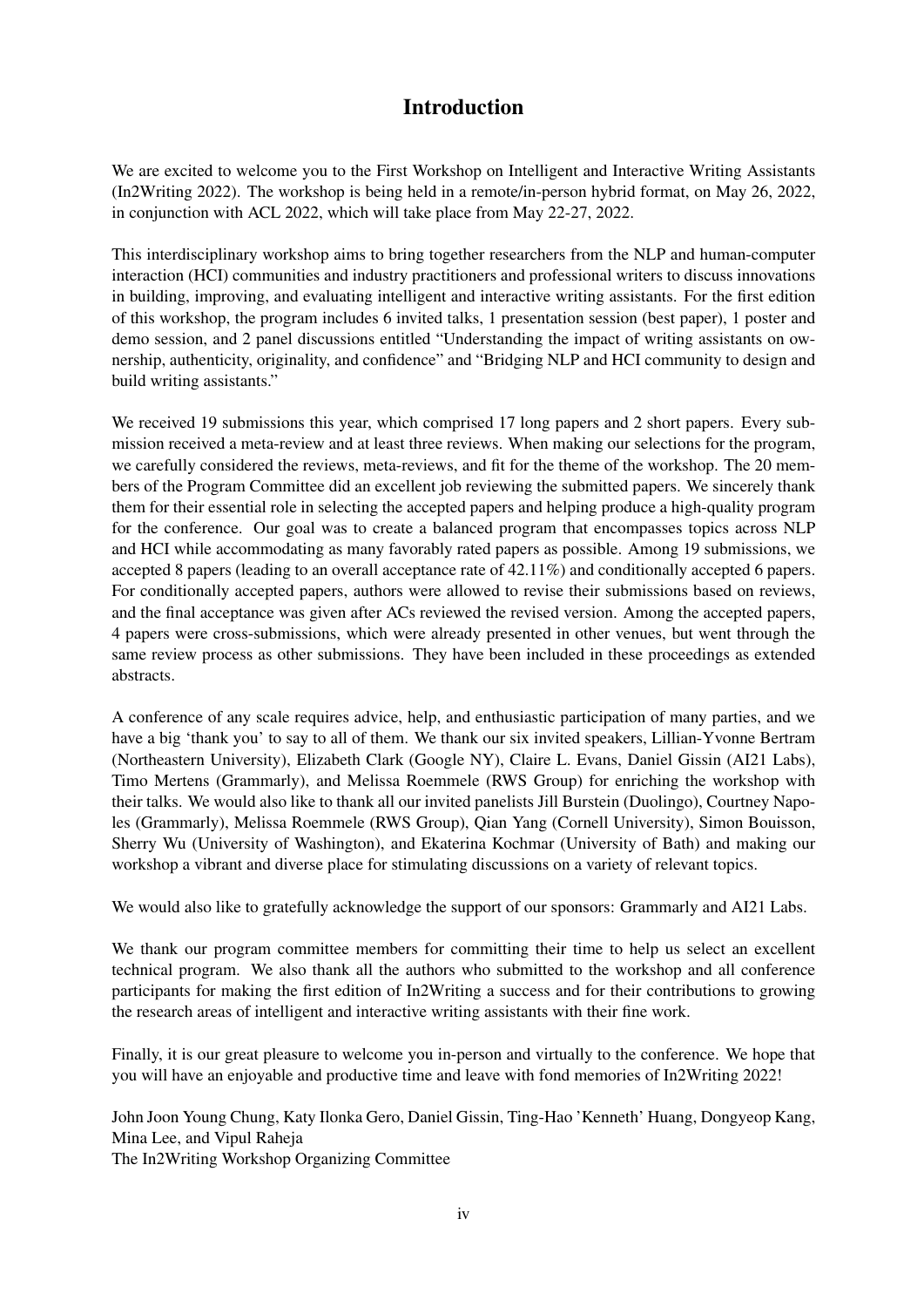## Organizing Committee

### Organizing Committee

Ting-Hao 'Kenneth' Huang, Pennsylvania State University Vipul Raheja, Grammarly Dongyeop Kang, University of Minnesota John Joon Young Chung, University of Michigan Daniel Gissin, AI21Labs Mina Lee, Stanford University Katy Ilonka Gero, Columbia University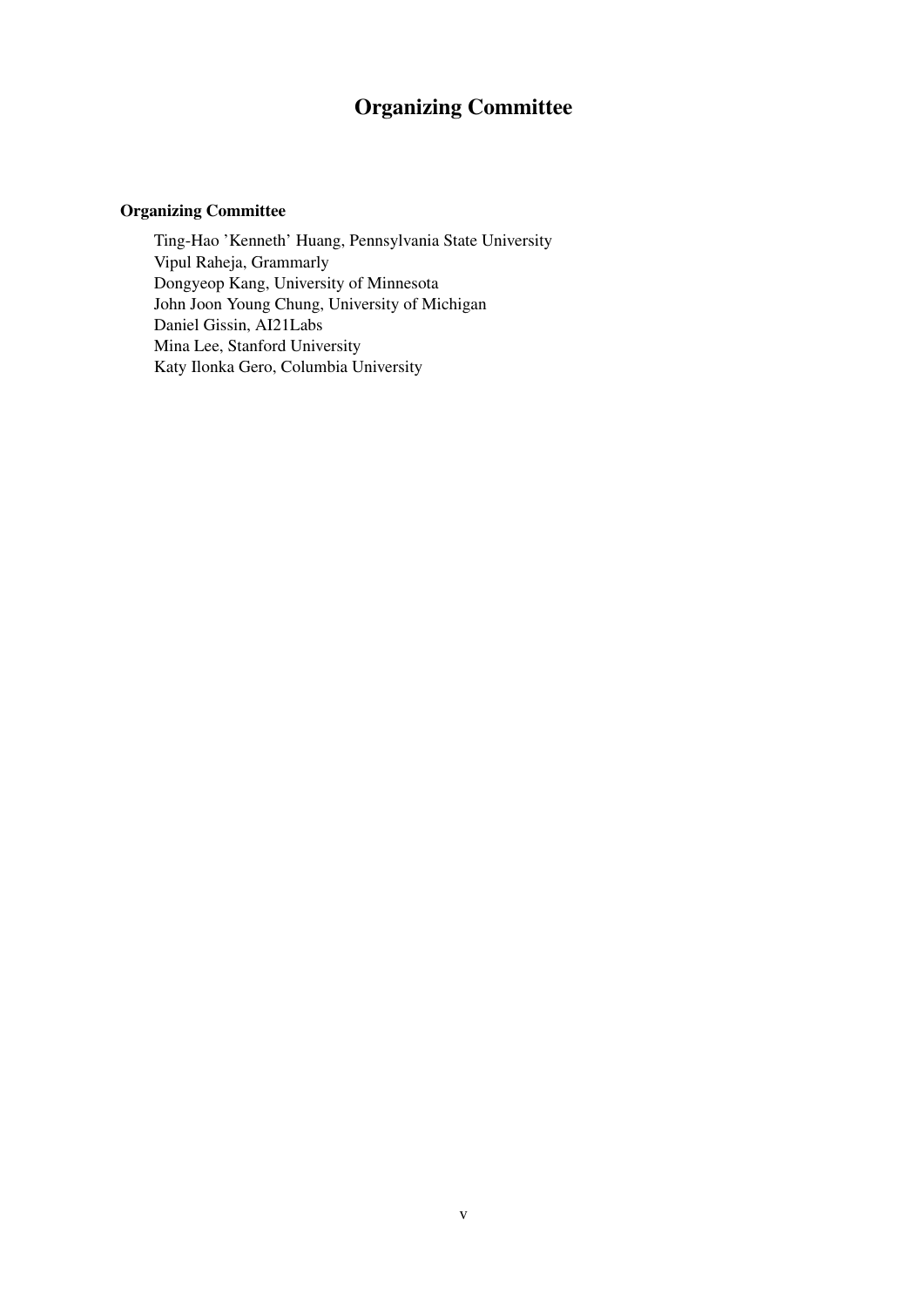## Program Committee

#### Program Committee

Jordan Huffaker, University of Michigan Minsuk Chang, Naver AI Lab Hwaran Lee, Naver AI Lab Risako Owan, University of Minnesota Shirley Anugrah Hayati, GaTech Chieh-Yang Huang, Penn State University Alex Tamkin, Stanford University Gabriel Poesia, Stanford University Dae Hyun Kim, Stanford University Joon Sung Park, Stanford University Alex Calderwood, UCSC Kenneth Arnold, Calvin University Melanie Subbiah, Columbia University Chris Kedzie, Rasa Wanyu Du, University of Virginia Dhruv Kumar, Grammarly Arjun Akula, UCLA Xinyu Hua, Bloomberg AI Melissa Roemmele, RWS Language Weaver Vivian Liu, Columbia University

#### Invited Speakers and Panelists

Lillian-Yvonne Bertram, Northeastern University Claire L. Evans Elizabeth Clark, University of Washington Timo Mertens, Grammarly Melissa Roemmele, RWS Group Daniel Gissin, AI21Labs Ekaterina Kochmar, University of Bath Jill Burstein, Duolingo Sherry Wu, University of Washington Qian Yang, Cornell University Simon Bouisson